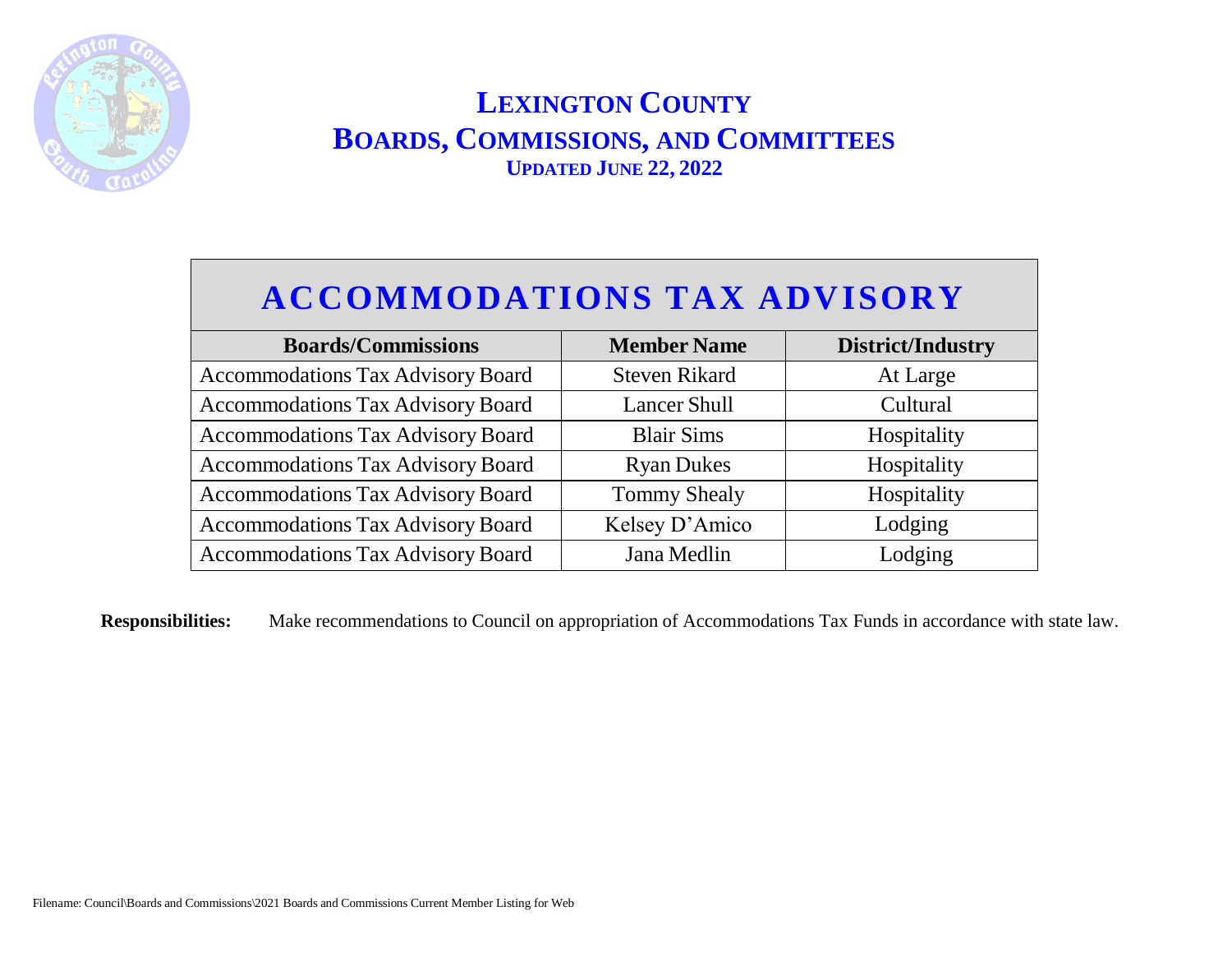

# **AIKEN/BARNWELL/LEXINGTON COUNTIES COMMUNITY ACTION COMMISSION, INC.**

| <b>Boards/Commissions</b>                                           | <b>Member Name</b> | <b>District/Industry</b>                   |
|---------------------------------------------------------------------|--------------------|--------------------------------------------|
| Aiken/Barnwell/Lexington Counties Community Action Commission, Inc. |                    | Mary Ann Hodge   At-large; County Resident |

 **Responsibilities:** Employ executive director; implement the human and financial resources of the area served in order to combat poverty.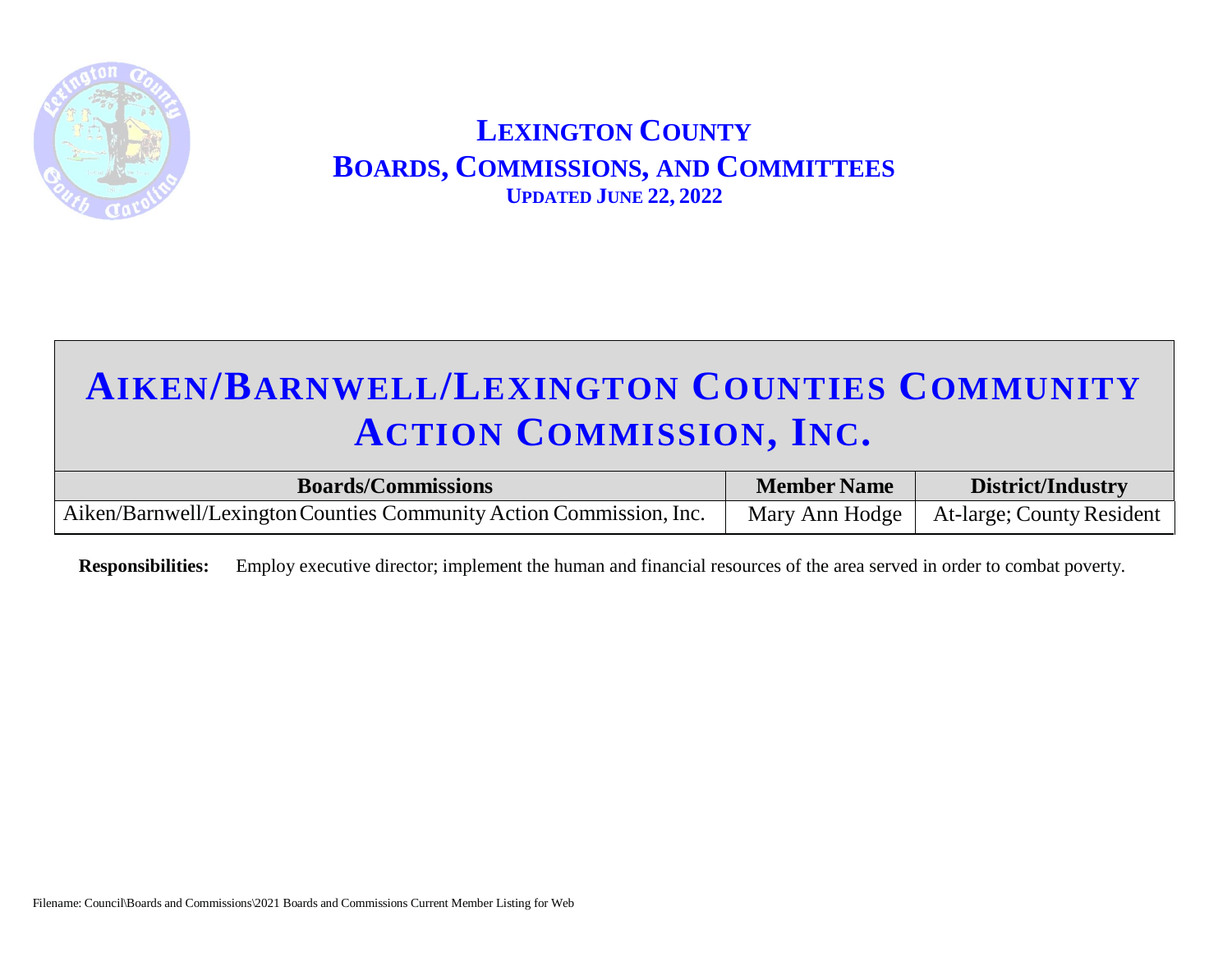

#### **ASSESSMENT APPEALS BOARD Boards/Commissions Member Name District/Industry** Assessment Appeals Board Gene Yonce, III 1 Assessment Appeals Board Philip McKinney 2 Assessment Appeals Board Richard W. Thain 3 Assessment Appeals Board David A. Griffith 1 Assessment Appeals Board | Wylie Edward Mitchell | 5

**Responsibilities:** Hear and rule on appeals dealing with the assessment of property in accordance with state law.

Assessment Appeals Board John A. Hallbick 6 Assessment Appeals Board David W. Fellows 7 Assessment Appeals Board Joel T. Merrill 8 Assessment Appeals Board Vacant 9

**Note:** Since the Assessment Appeals Board is a quasi-judicial body, persons with an interest in matters going before the Board should technically not contact them on an individual basis in order to influence their vote on the matter. This would be akin to someone with a case before a magistrate or circuit court judge contacting them in an attempt to influence their ruling prior to the trial. This was taught during the annual training sessions as required by State Code. The proper opportunity for person to speak to the Board is at the public hearing where the Board as a whole can be addressed.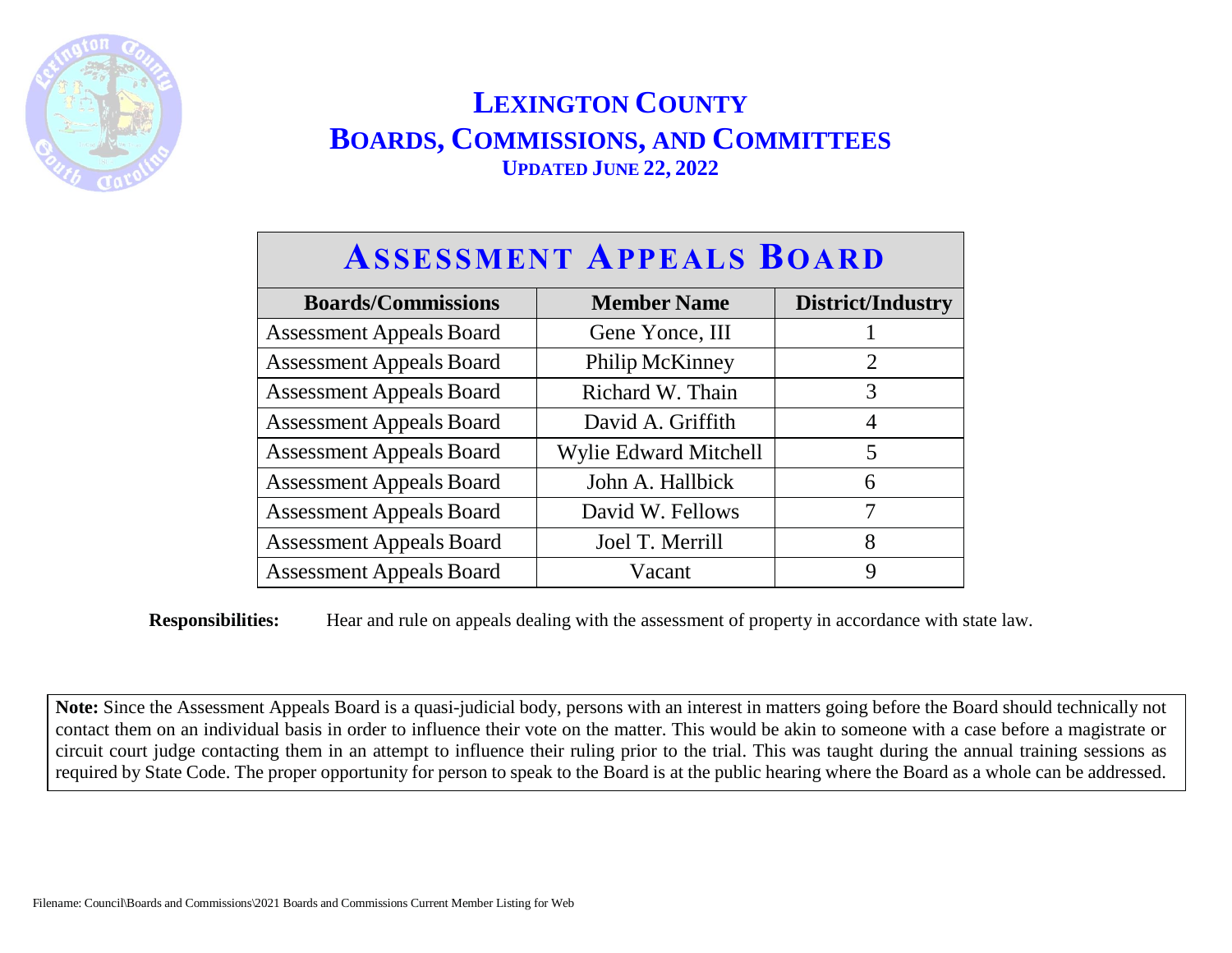

| <b>BOARD OF ZONING APPEALS</b> |                         |                   |
|--------------------------------|-------------------------|-------------------|
| <b>Boards/Commissions</b>      | <b>Member Name</b>      | District/Industry |
| <b>Board of Zoning Appeals</b> | Dr. Sarah B. Wise       |                   |
| <b>Board of Zoning Appeals</b> | <b>Charles Caughman</b> | $\overline{2}$    |
| <b>Board of Zoning Appeals</b> | James D. Spangler       | 3                 |
| <b>Board of Zoning Appeals</b> | <b>Kevin Eubanks</b>    | 4                 |
| <b>Board of Zoning Appeals</b> | Michael C. Sturkie      | 5                 |
| <b>Board of Zoning Appeals</b> | <b>Keith Moore</b>      | 6                 |
| <b>Board of Zoning Appeals</b> | V. Bruce Innocenti      | 7                 |
| <b>Board of Zoning Appeals</b> | <b>Travis Spainhour</b> | 8                 |
| <b>Board of Zoning Appeals</b> | Carl Sherwood           | 9                 |

**Responsibilities:** Hear appeals and requests for variances from the Zoning Ordinance.

**Note:** Since the Board of Zoning Appeals is a quasi-judicial body, persons with an interest in matters going before the Board should technically not contact them on an individual basis in order to influence their vote on the matter. This would be akin to someone with a case before a magistrate or circuit court judge contacting them in an attempt to influence their ruling prior to the trial. This was taught during the annual training sessions as required by State Code. The proper opportunity for person to speak to the Board is at the public hearing where the Board as a whole can be addressed.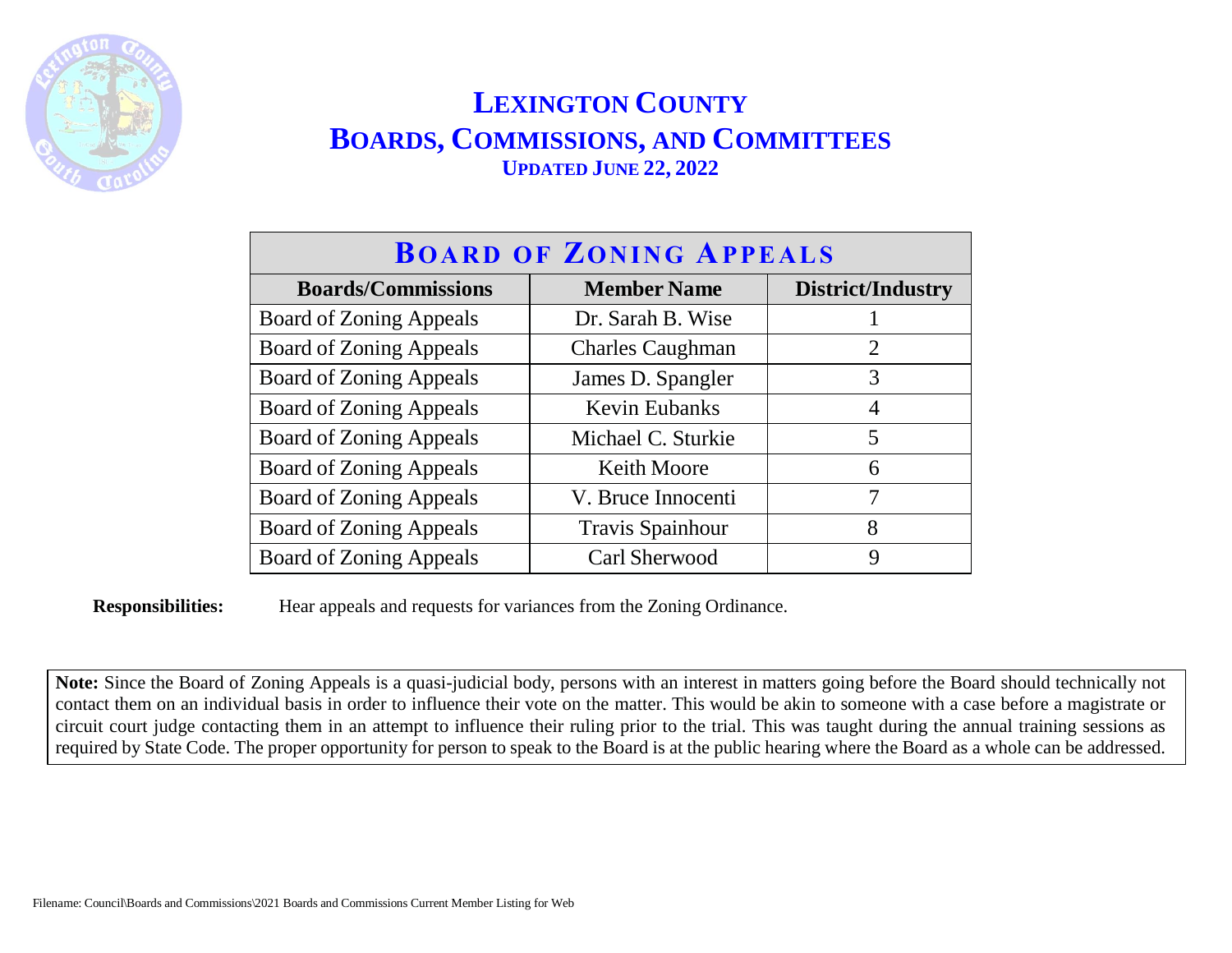

| <b>BUILDING CODES BOARDS OF APPEALS</b> |                      |                   |  |
|-----------------------------------------|----------------------|-------------------|--|
| <b>Boards/Commissions</b>               | <b>Member Name</b>   | District/Industry |  |
| <b>Building Codes Board of Appeals</b>  | <b>Charles Smoak</b> | <b>Building</b>   |  |
| <b>Building Codes Board of Appeals</b>  | D. Ted Powell, Jr.   | Electrical        |  |
| <b>Building Codes Board of Appeals</b>  | John M. Stickney     | Engineering       |  |
| <b>Building Codes Board of Appeals</b>  | Vacant               | Architect         |  |
| <b>Building Codes Board of Appeals</b>  | Lawrence J. Markey   | Contractor        |  |
| <b>Building Codes Board of Appeals</b>  | <b>Billy Derrick</b> | Plumbing          |  |
| <b>Building Codes Board of Appeals</b>  | Gene Bishop          | Gas/Mechanical    |  |
| <b>Building Codes Board of Appeals</b>  | Ronnie O. Brazell    | <b>Building</b>   |  |
| <b>Building Codes Board of Appeals</b>  | Clayton W. Cannon    | At-Large          |  |

**Responsibilities:** Hear and rule on appeals to Building Code.

**Note:** Since the Building Code Board of Appeals is a quasi-judicial body, persons with an interest in matters going before the Board should technically not contact them on an individual basis in order to influence their vote on the matter. This would be akin to someone with a case before a magistrate or circuit court judge contacting them in an attempt to influence their ruling prior to the trial. This was taught during the annual training sessions as required by State Code. The proper opportunity for person to speak to the Board is at the public hearing where the Board as a whole can be addressed.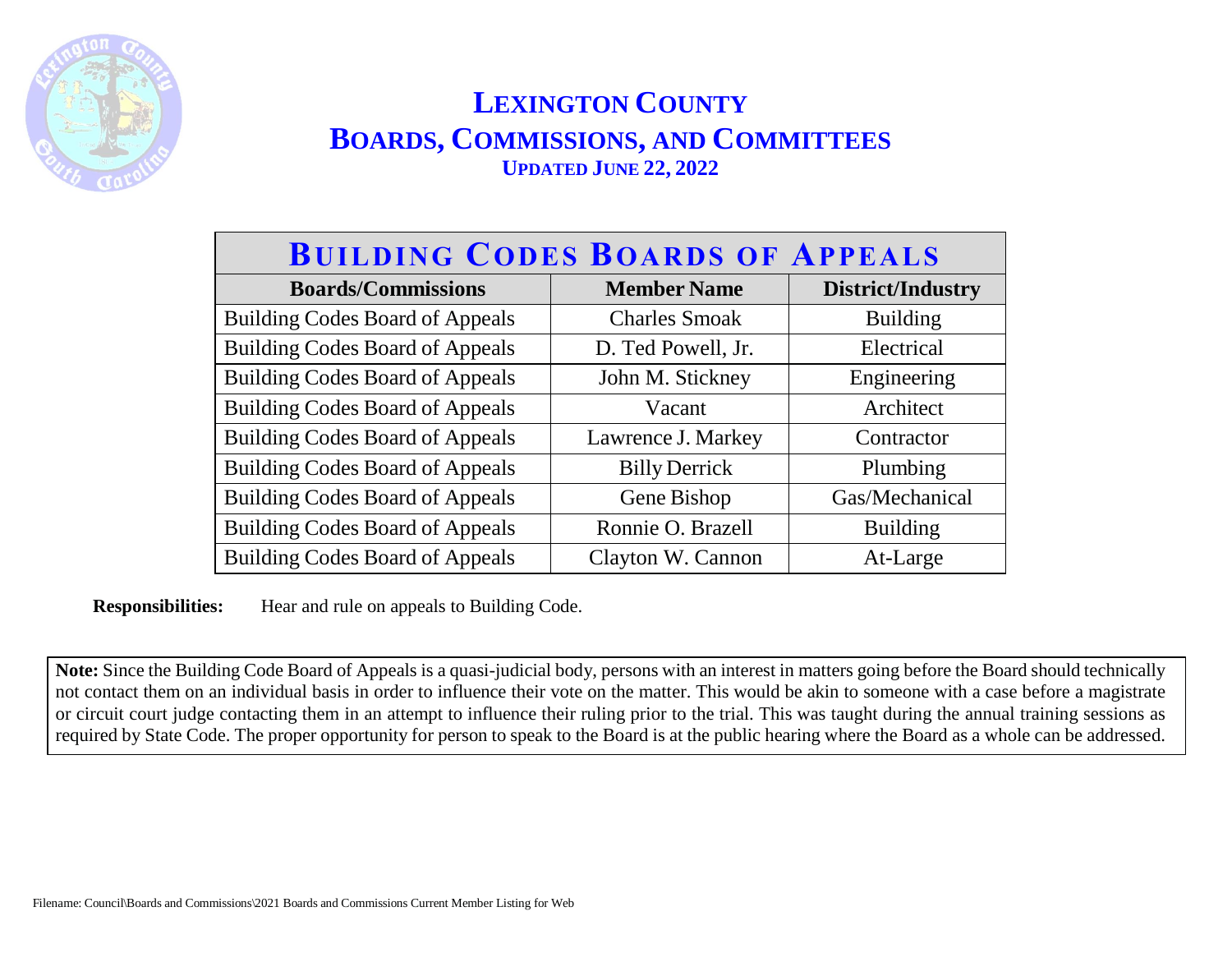

| <b>CAPITAL PROJECTS SALES AND USE TAX COMMISSION</b> |                       |                                        |  |
|------------------------------------------------------|-----------------------|----------------------------------------|--|
| <b>Boards/Commissions</b>                            | <b>Member Name</b>    | <b>District/Industry</b>               |  |
| Capital Projects Sales and Use Tax Commission        | Joel A. Tyson         | District 1 – Lexington County Resident |  |
| Capital Projects Sales and Use Tax Commission        | James Allan Risinger  | District 2 – Lexington County Resident |  |
| Capital Projects Sales and Use Tax Commission        | James K. Ewart        | District 7 – Lexington County Resident |  |
| Capital Projects Sales and Use Tax Commission        | Sammy Hendrix         | Town of Lexington Representative       |  |
| Capital Projects Sales and Use Tax Commission        | Rock "David" L. Lucas | Appointed by Commission                |  |
| Capital Projects Sales and Use Tax Commission        | Joseph W. Dever       | Appointed by Commission                |  |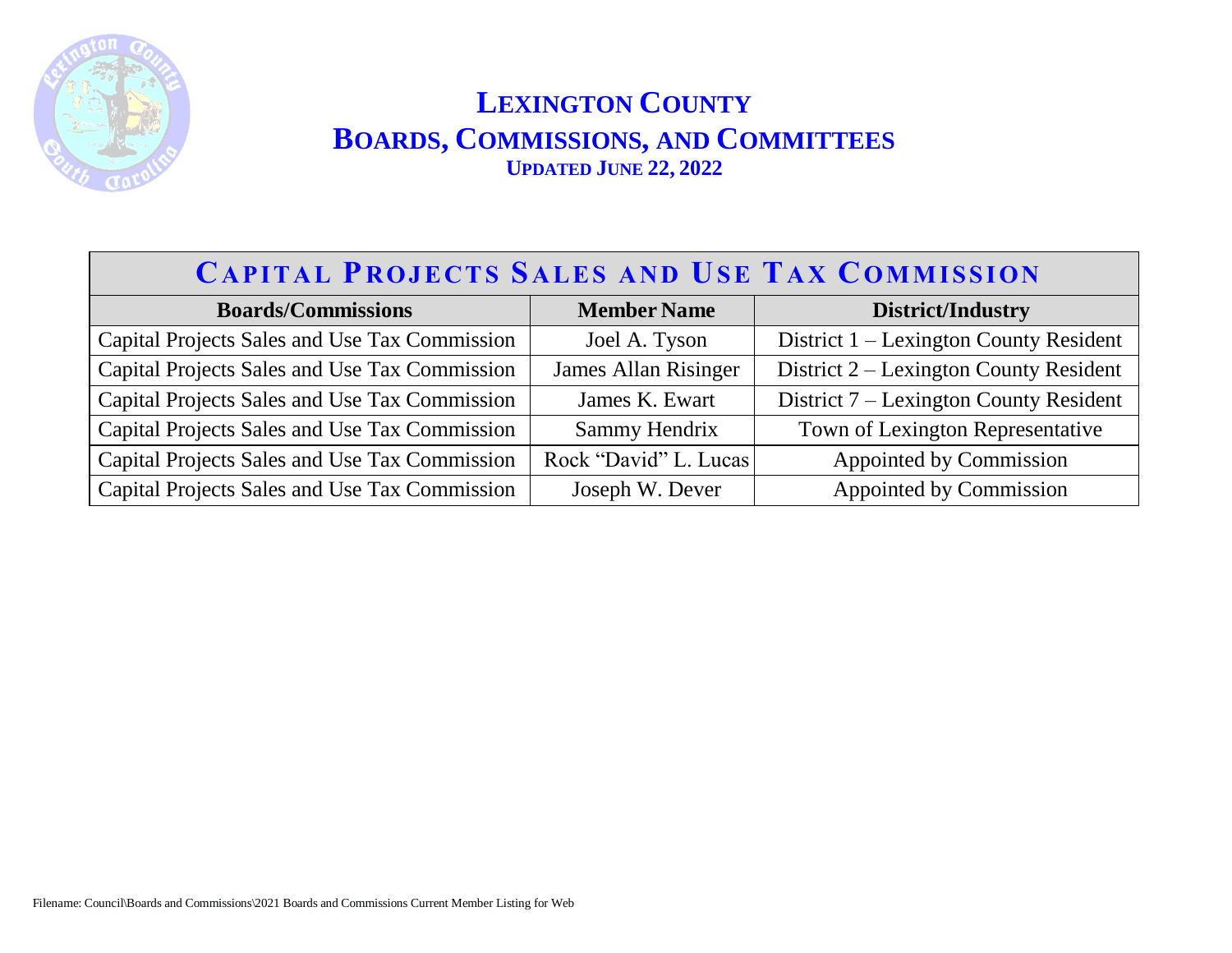

## **CE NT R A L MI D L A N D S COATS TE CHN I C A L COM M IT TE E**

| <b>Boards/Commissions</b>                         | <b>Member Name</b>   | District/Industry   |
|---------------------------------------------------|----------------------|---------------------|
| <b>Central Midlands COATS Technical Committee</b> | <b>Holland Leger</b> | Planning $& GIS$    |
| <b>Central Midlands COATS Technical Committee</b> | <b>Brent Hyatt</b>   | <b>Public Works</b> |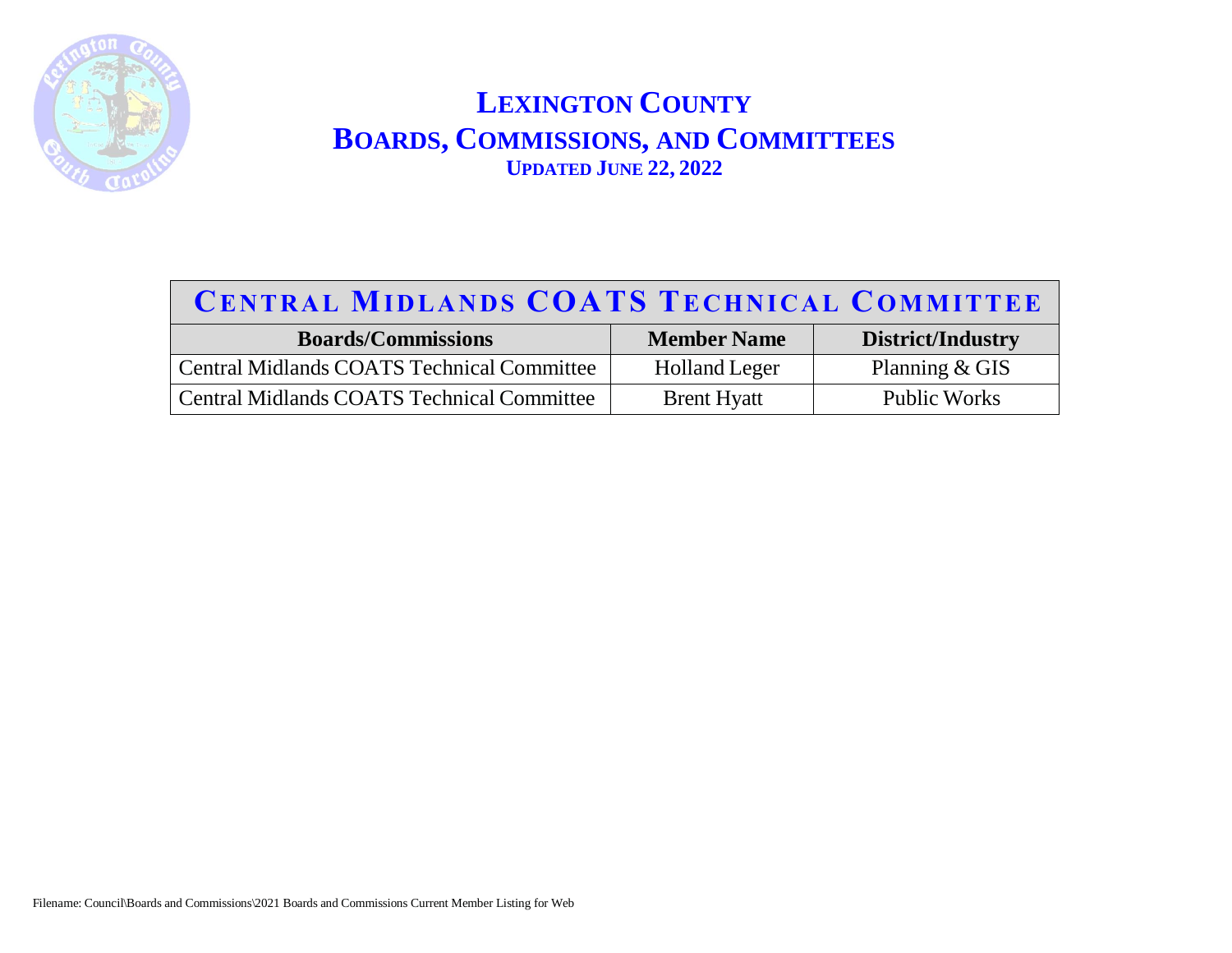

| <b>CENTRAL MIDLANDS COUNCIL OF GOVERNMENTS</b> |                           |                   |
|------------------------------------------------|---------------------------|-------------------|
| <b>Boards/Commissions</b>                      | <b>Member Name</b>        | District/Industry |
| <b>Central Midlands Council of Governments</b> | Glen Conwell              | Council           |
| <b>Central Midlands Council of Governments</b> | Larry Brigham             | Council           |
| <b>Central Midlands Council of Governments</b> | <b>Charlene Wessinger</b> | Council           |
| <b>Central Midlands Council of Governments</b> | Darrell Hudson            | Council           |
| <b>Central Midlands Council of Governments</b> | <b>Todd Cullum</b>        | Council           |
| <b>Central Midlands Council of Governments</b> | Lynn Sturkie              | Administrator     |
| <b>Central Midlands Council of Governments</b> | George "Smokey" Davis     | Citizen Appointee |
| <b>Central Midlands Council of Governments</b> | John Carrigg              | Citizen Appointee |
| <b>Central Midlands Council of Governments</b> | Joe Mergo, III            | Citizen Appointee |
| <b>Central Midlands Council of Governments</b> | David L. Busby            | Citizen Appointee |
| <b>Central Midlands Council of Governments</b> | <b>Rebecca Connelly</b>   | Citizen Appointee |

**Responsibilities:** Employ executive director; serve as a regional planning and coordination agency for its members; promote cooperation among and to provide the highest quality of services to the member governments on issues transcending city and county boundaries in the areas of water quality, transportation, economic and community development, planning, public administration and human services for the citizens of the region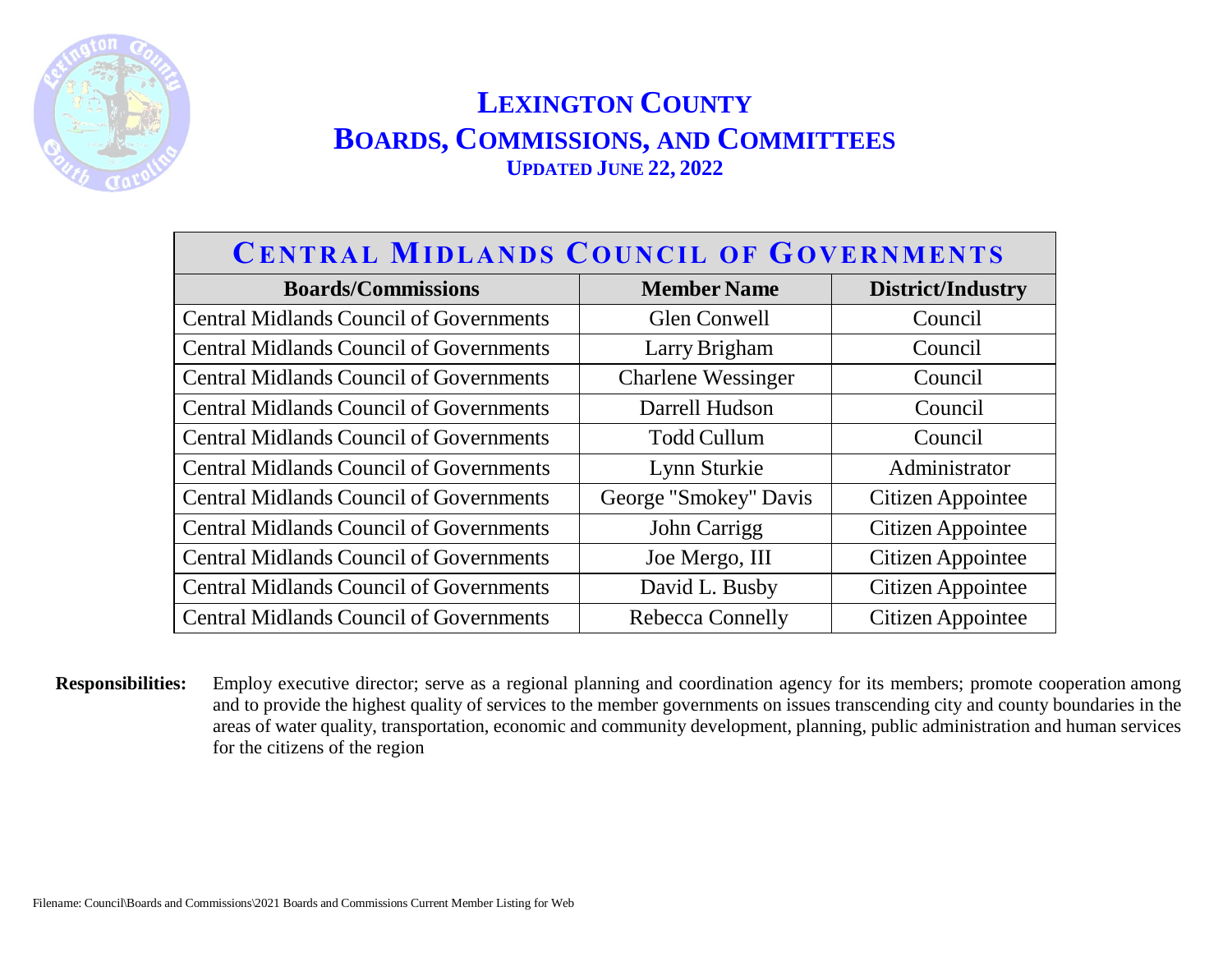

#### **CE NT R A L MI D L A N D S REGI ON A L TR A N S I T AUT HOR I T Y**

| <b>Boards/Commissions</b>                          | <b>Member Name</b>    | District/Industry         |
|----------------------------------------------------|-----------------------|---------------------------|
| <b>Central Midlands Regional Transit Authority</b> | Lill Mood             | At-Large; County Resident |
| <b>Central Midlands Regional Transit Authority</b> | <b>Debbie Summers</b> | Non-voting Member         |

**Responsibilities:** Promote transportation opportunities in the Central Midlands region; provide transportation services and encourage the cooperation and coordination of existing transportation providers.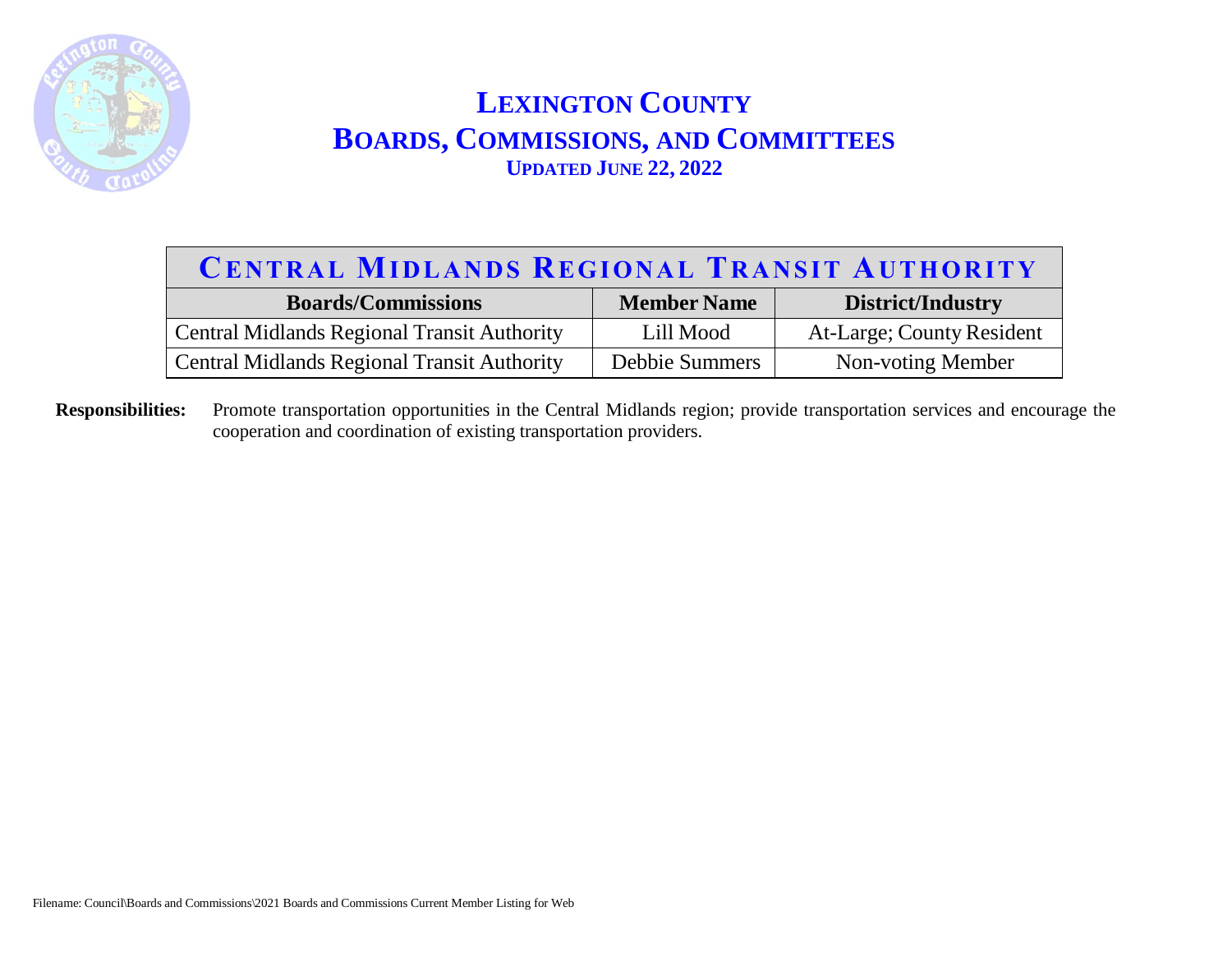

| <b>HEALTH SERVICES DISTRICT BOARD OF DIRECTORS</b> |                        |                   |
|----------------------------------------------------|------------------------|-------------------|
| <b>Boards/Commissions</b>                          | <b>Member Name</b>     | District/Industry |
| <b>Health Services District Board of Directors</b> | Vacant                 |                   |
| <b>Health Services District Board of Directors</b> | Chris Folsom           | $\overline{2}$    |
| <b>Health Services District Board of Directors</b> | John Carrigg           | 3                 |
| <b>Health Services District Board of Directors</b> | Chip Johnson           | $\overline{4}$    |
| <b>Health Services District Board of Directors</b> | Andrew D. Woodham, Jr. | 5                 |
| <b>Health Services District Board of Directors</b> | Kay Johnson            | 6                 |
| <b>Health Services District Board of Directors</b> | Dan Jones              | 7                 |
| <b>Health Services District Board of Directors</b> | <b>Billy Oswald</b>    | 8                 |
| <b>Health Services District Board of Directors</b> | Vacant                 | 9                 |

**Responsibilities:** Hire Administrator; establish policy for operation of hospital and ancillary services.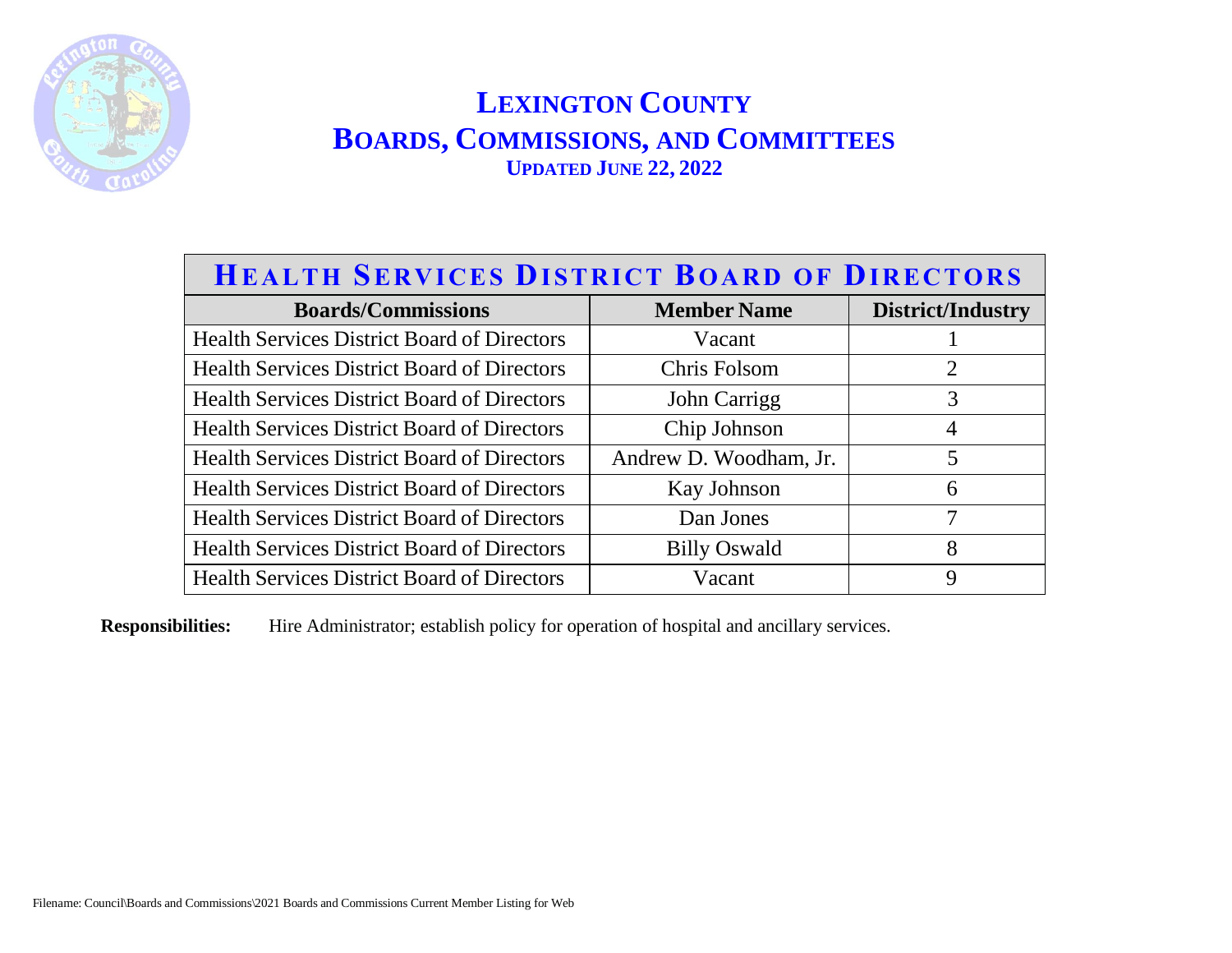

# **JOINT MUNICIPAL WATER AND SEWER COMMISSION**

| <b>Boards/Commissions</b>                  | <b>Member Name</b>   | District/Industry     |
|--------------------------------------------|----------------------|-----------------------|
| Joint Municipal Water and Sewer Commission | <b>Bobby Keisler</b> | Council Appointee     |
| Joint Municipal Water and Sewer Commission | M. Todd Cullum       | Council - Alternative |

**Purpose:** Plan, finance, locate, construct and operate facilities for the production, transmission, storage and distribution of potable water and collect, transmit and treat wastewater in the county.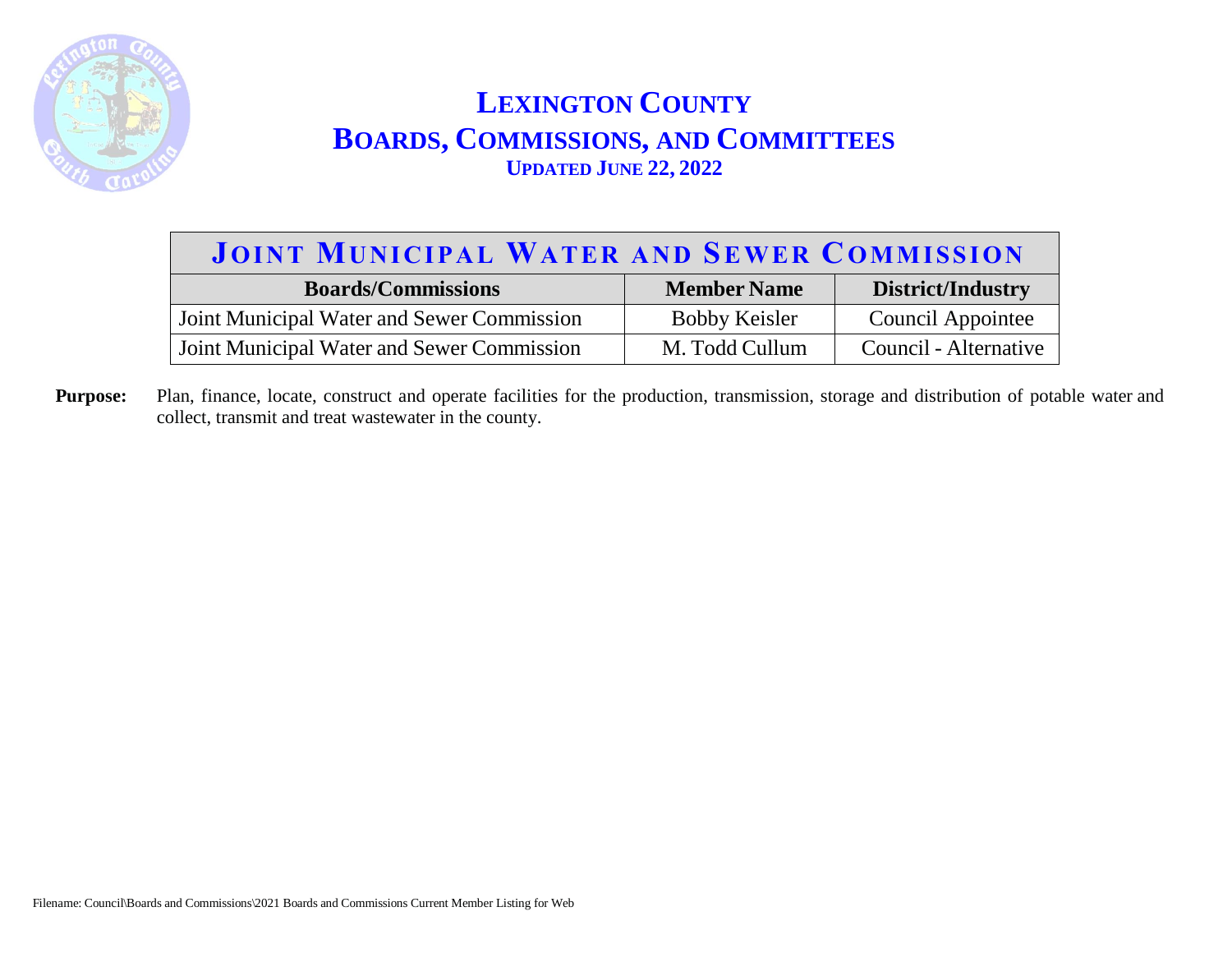

#### **LEXINGTON/RICHLAND ALCOHOL AND DRUG ABUSE COUNCIL**

| <b>Boards/Commissions</b>                         | <b>Member Name</b>   | <b>District/Industry</b>  |
|---------------------------------------------------|----------------------|---------------------------|
| Lexington/Richland Alcohol and Drug Abuse Council | Cynthia M. Blakeney  | At-large; County Resident |
| Lexington/Richland Alcohol and Drug Abuse Council | Jennifer Anne Wilson | At-large; County Resident |
| Lexington/Richland Alcohol and Drug Abuse Council | <b>Bruce Smith</b>   | At-large; County Resident |
| Lexington/Richland Alcohol and Drug Abuse Council | Carole A. Farrar     | At-large; County Resident |
| Lexington/Richland Alcohol and Drug Abuse Council | Lynn L. Dooley       | At-large; County Resident |
| Lexington/Richland Alcohol and Drug Abuse Council | Christie C. Metz     | At-large; County Resident |

Purpose: Employ Executive Director; establish policy for the agency in the education, treatment and prevention of alcohol and drug abuse.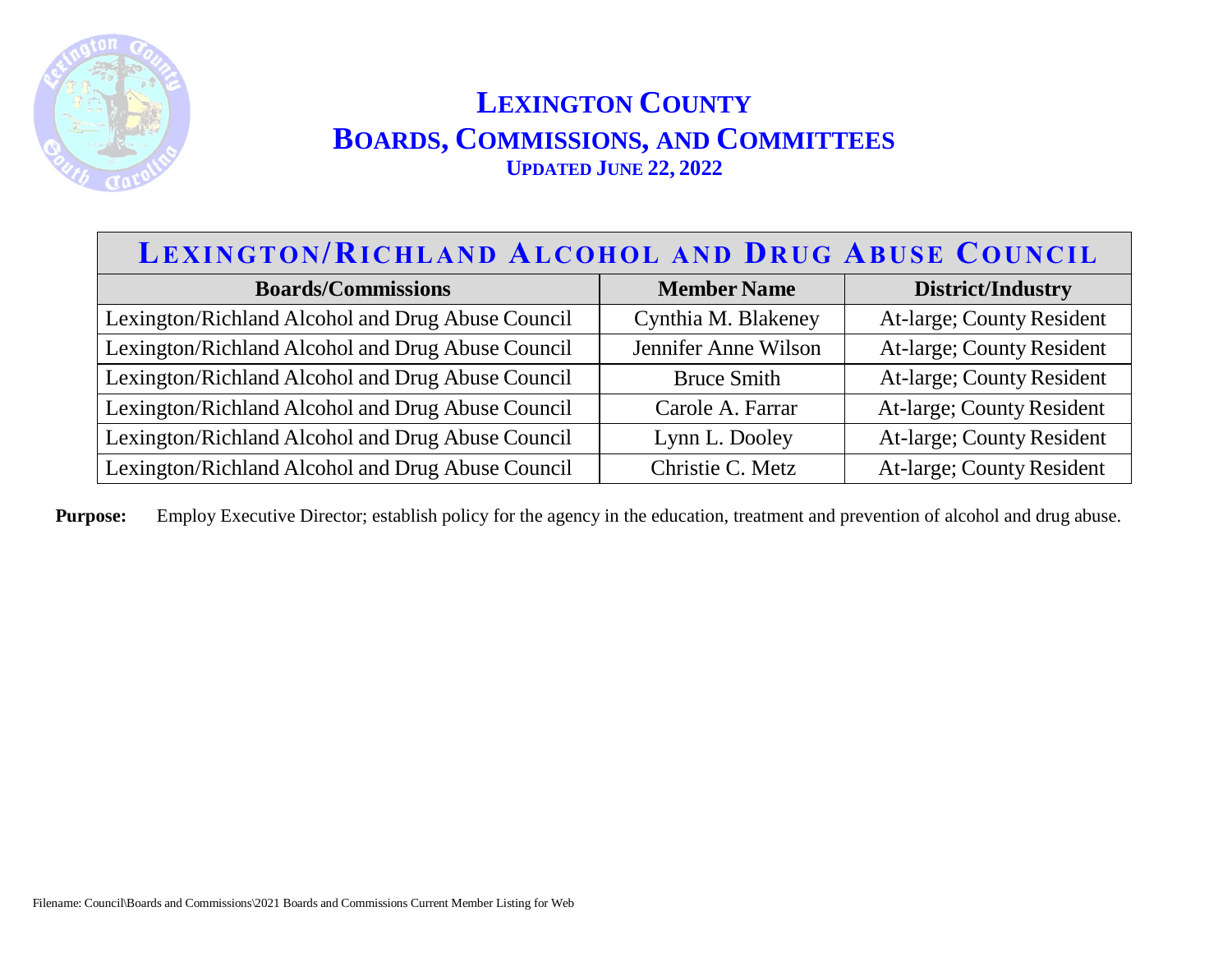

| <b>LIBRARY BOARD</b>      |                           |                   |
|---------------------------|---------------------------|-------------------|
| <b>Boards/Commissions</b> | <b>Member Name</b>        | District/Industry |
| Library Board             | <b>Tiffany Lastinger</b>  |                   |
| Library Board             | Reinta J. Irving          | 2                 |
| Library Board             | Cherise C. Arrendale      | 3                 |
| Library Board             | Linda M. Griffith         | 4                 |
| Library Board             | Bill M. Jones             | 5                 |
| Library Board             | George L. Duke            | 6                 |
| Library Board             | <b>Jimmy Vachel Jones</b> | 7                 |
| Library Board             | Mary Ann McClintic        | 8                 |
| Library Board             | Stephanie B. Sturkie      | Q                 |

**Purpose:** Employ Director; establish policy for county library services.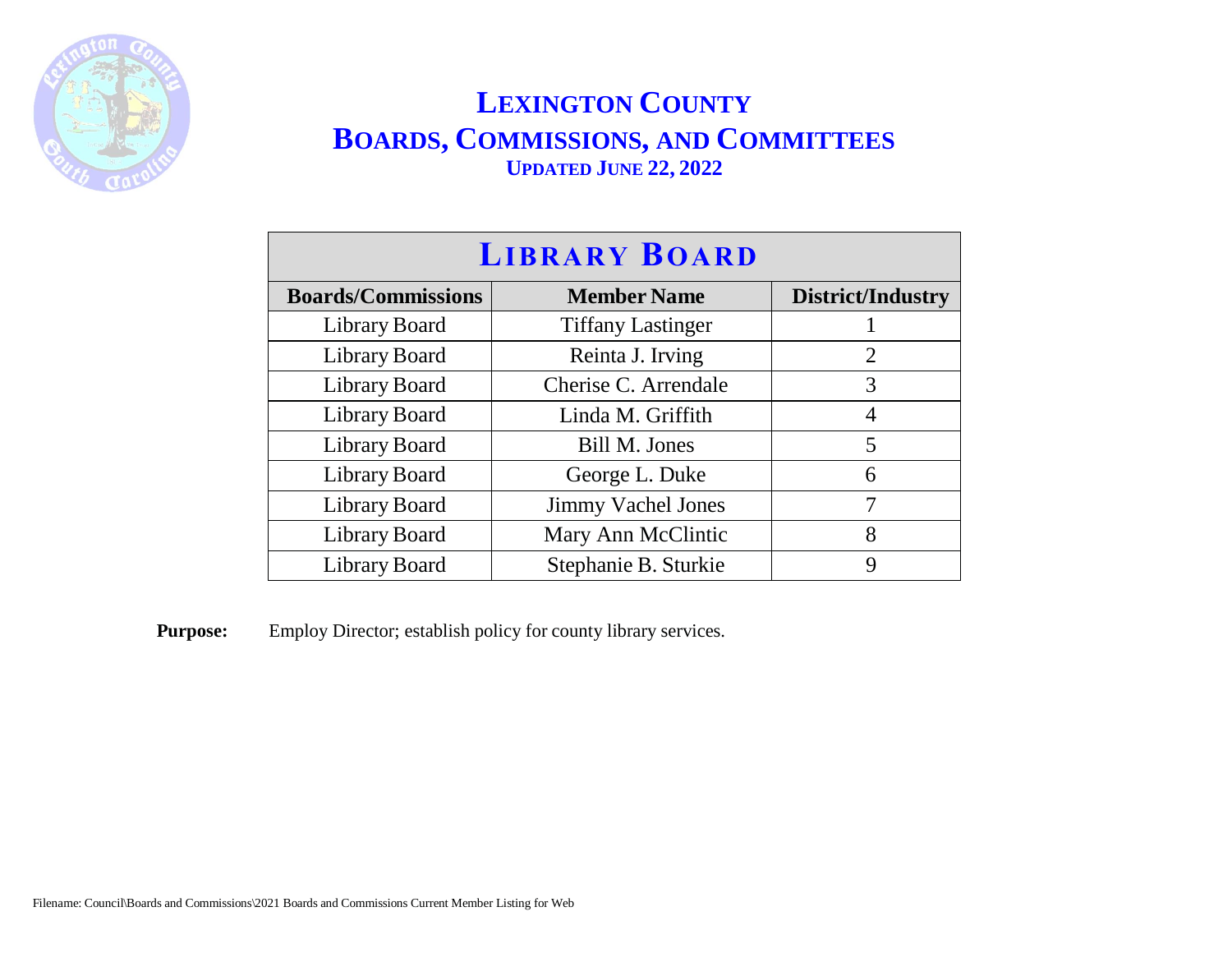

# **Midlands Authority for Conventions, Sports and Tourism**

| <b>Boards/Commissions</b>                              | <b>Member Name</b> | District/Industry |
|--------------------------------------------------------|--------------------|-------------------|
| Midlands Authority for Conventions, Sports and Tourism | Jana Medlin        | Hotel Industry    |
| Midlands Authority for Conventions, Sports and Tourism | Samuel H. Hendrix  | At-Large          |

**Purpose:** To oversee development of a regional convention center and to operate the center under a long-term management agreement for the benefit of the governmental entities.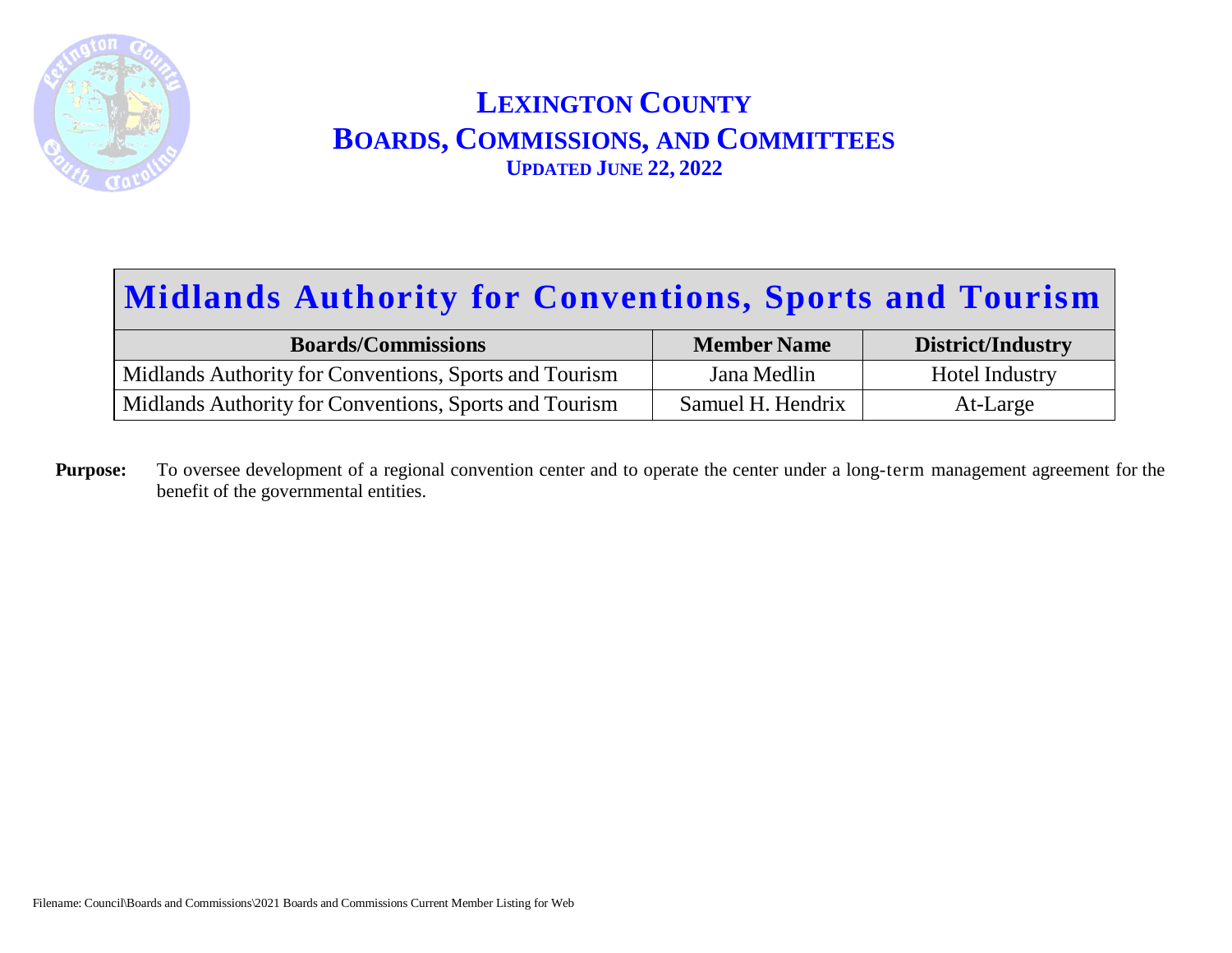

#### **MIDLANDS HOUSING ALLIANCE TRANSITIONS BOARDS**

| <b>Boards/Commissions</b>                    | <b>Member Name</b> | District/Industry         |
|----------------------------------------------|--------------------|---------------------------|
| Midlands Housing Alliance Transitions Boards | Nicholas R. Annan  | At-large; County resident |

**Purpose:** Employ Executive Director and oversee management of shelter facility and services to the homeless.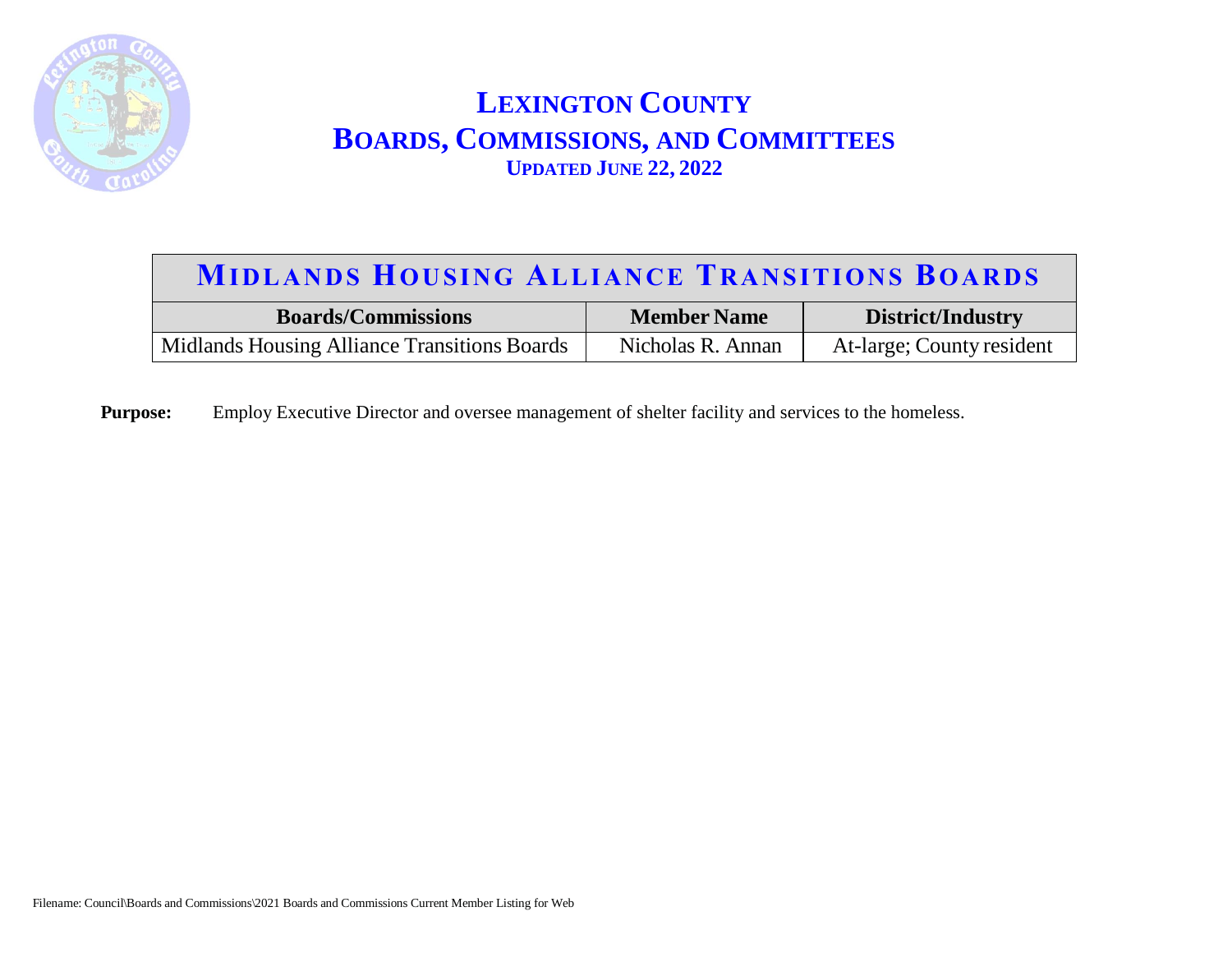

## **MID L A N D S WOR KF OR C E DE V EL OP M E N T BOA RD**

| <b>Boards/Commissions</b>            | <b>Member Name</b>      | District/Industry                |
|--------------------------------------|-------------------------|----------------------------------|
| Midlands Workforce Development Board | <b>Michael Wuest</b>    | Governmental                     |
| Midlands Workforce Development Board | Clyde "Chip" Fallow, IV | Representative of Community Org. |
| Midlands Workforce Development Board | Reggie Murphy           | Private/Business Sector          |
| Midlands Workforce Development Board | <b>Bonnie Austin</b>    | Private/Business Sector          |
| Midlands Workforce Development Board | Donna W. Lax            | Private/Business Sector          |
| Midlands Workforce Development Board | Adam J. Korycki         | <b>Private/Business Sector</b>   |
| Midlands Workforce Development Board | Darline Graham          | Educ. Train. /Gov. Eco. & Comm.  |
| Midlands Workforce Development Board | <b>Smokey Davis</b>     | <b>Private/Business Sector</b>   |

**Purpose:** To carry out the intent and purposes of PL 105-220 Workforce Investment Act of 1998 (WIA) (For more detail see Article II - Purpose and Function of the Bylaws).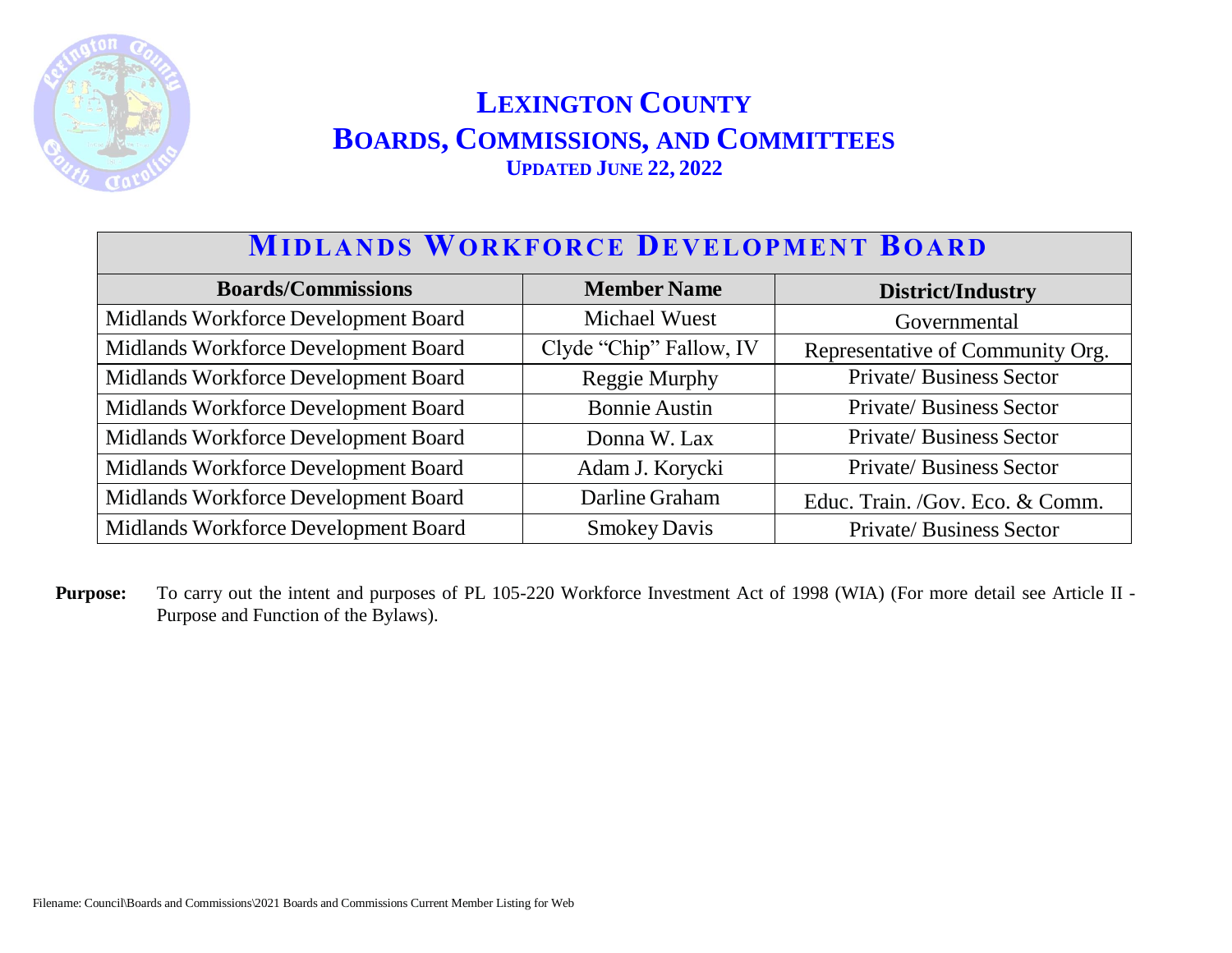

| <b>MUSEUM COMMISSION</b>  |                       |                   |
|---------------------------|-----------------------|-------------------|
| <b>Boards/Commissions</b> | <b>Member Name</b>    | District/Industry |
| <b>Museum Commission</b>  | Timothy A. Hill       |                   |
| <b>Museum Commission</b>  | William "Bill" Barr   | $\overline{2}$    |
| <b>Museum Commission</b>  | Margaret M. Eschbach  | 3                 |
| Museum Commission         | James H. Riddle, Jr.  | 4                 |
| <b>Museum Commission</b>  | Joyce Mize            | 5                 |
| Museum Commission         | Claudette P. Holliday | 6                 |
| Museum Commission         | Vacant                | 7                 |
| Museum Commission         | <b>Miley Rhodes</b>   | 8                 |
| <b>Museum Commission</b>  | William Franklin Aull | 9                 |

**Responsibilities:** To preserve and collect historical items for the county, the general area, and its people.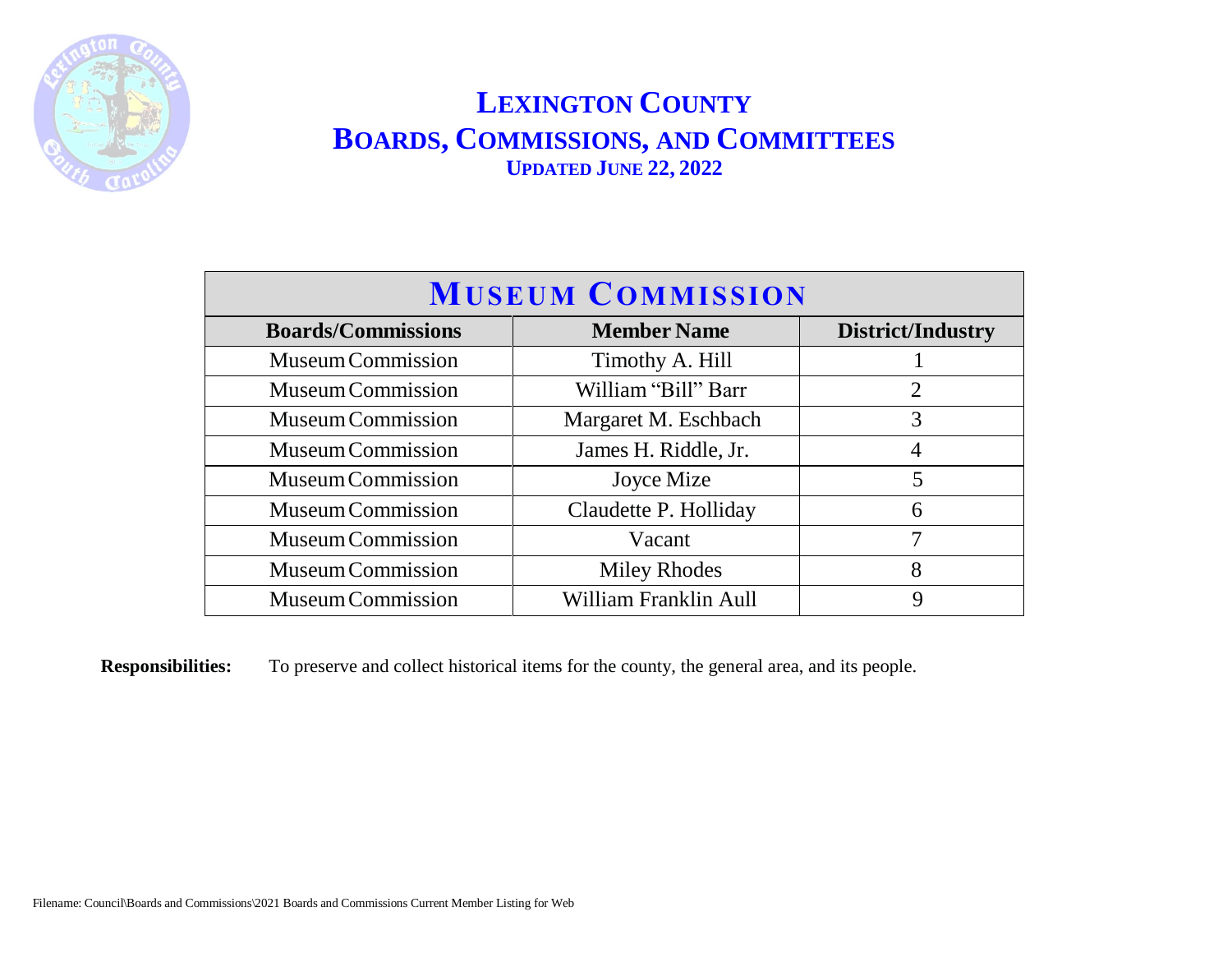

| <b>PLANNING COMMISSION</b> |                            |                   |  |
|----------------------------|----------------------------|-------------------|--|
| <b>Boards/Commissions</b>  | <b>Member Name</b>         | District/Industry |  |
| <b>Planning Commission</b> | Megan B. Hutto             |                   |  |
| <b>Planning Commission</b> | Andy Bedenbaugh            | $\overline{2}$    |  |
| <b>Planning Commission</b> | Lannie Owens Goff          | 3                 |  |
| <b>Planning Commission</b> | Craig Otto                 | 4                 |  |
| <b>Planning Commission</b> | <b>Tracy Mitchell</b>      | 5                 |  |
| <b>Planning Commission</b> | Tara W. Jerdan             | 6                 |  |
| <b>Planning Commission</b> | Bryan W. Clifton           | 7                 |  |
| <b>Planning Commission</b> | <b>Robert Lee Matthews</b> | 8                 |  |
| <b>Planning Commission</b> | Robert "Wally" Price, III  | 9                 |  |

**Responsibilities:** Prepare and/or revise a comprehensive plan and program for the development of the county.

**Note:** Since the Planning Commission is a quasi-judicial body, persons with an interest in matters going before the Commission should technically not contact them on an individual basis in order to influence their vote on the matter. This would be akin to someone with a case before a magistrate or circuit court judge contacting them in an attempt to influence their ruling prior to the trial. This was taught during the annual training sessions as required by State Code. The proper opportunity for person to speak to the Commission is at the public hearing where the Commission as a whole can be addressed.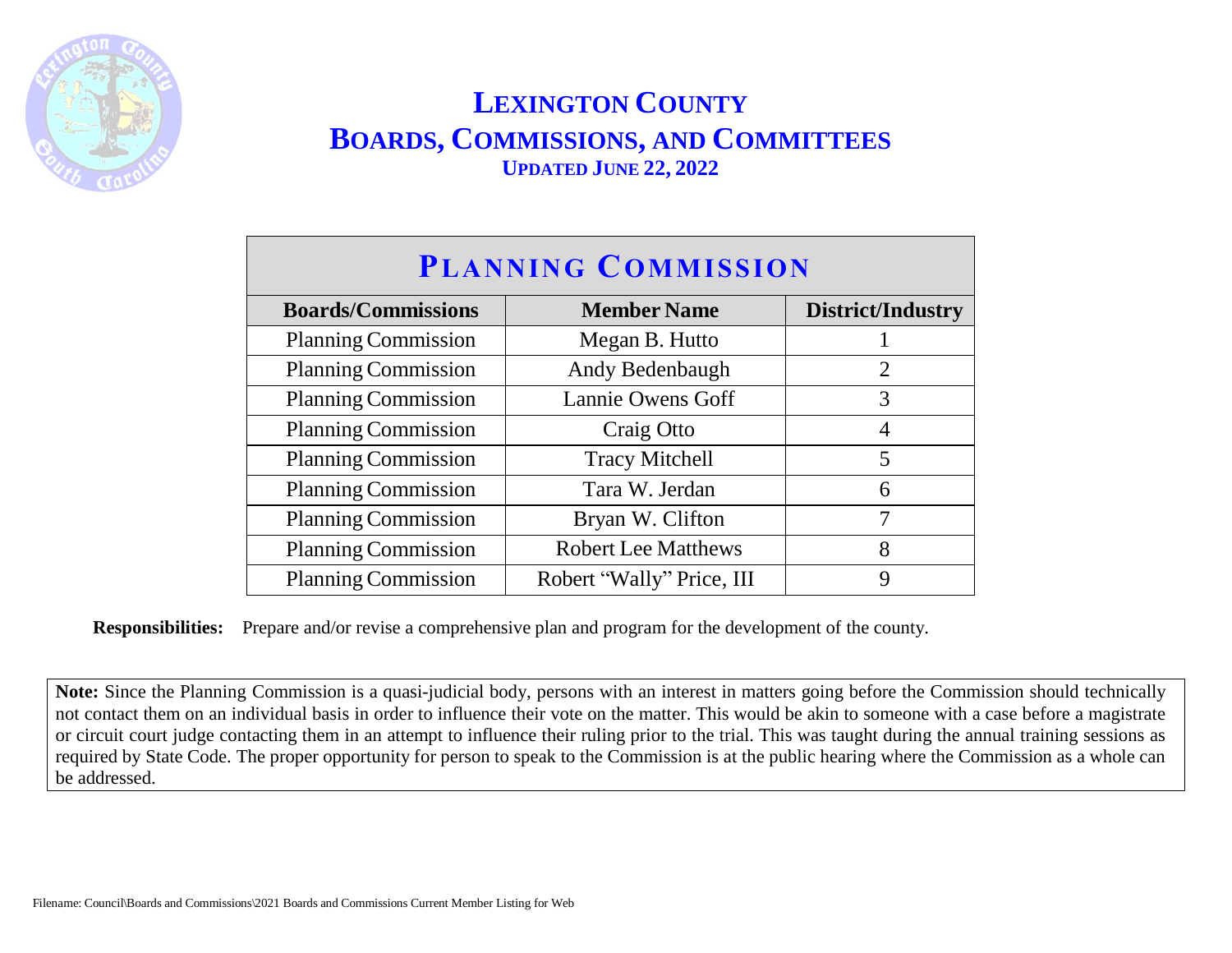

| <b>RIVER ALLIANCE</b>     |                              |                            |
|---------------------------|------------------------------|----------------------------|
| <b>Boards/Commissions</b> | <b>Member Name</b>           | District/Industry          |
| <b>River Alliance</b>     | <b>Beth Carrigg</b>          | Council                    |
| <b>River Alliance</b>     | M. Todd Cullum               | Council                    |
| <b>River Alliance</b>     | <b>Vaughn Robison Dozier</b> | Citizen Appointee          |
| <b>River Alliance</b>     | Kevin T. Adams               | Economic Development Appt. |

Purpose: To maximize the benefits derived from the assets of the Broad, Congaree and Saluda Rivers for the citizens of the Central Midlands Metropolitan area of South Carolina.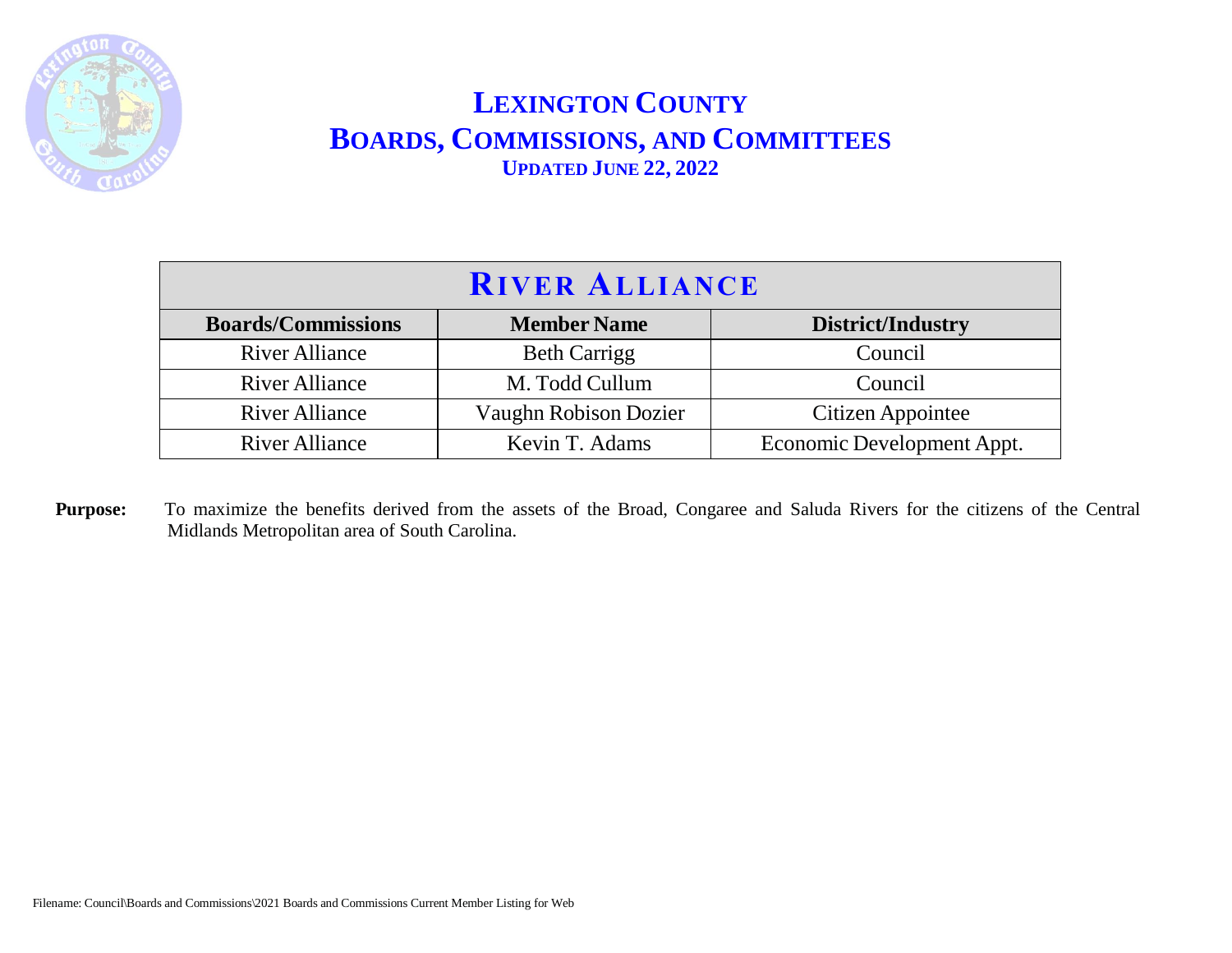

| <b>RIVERBANKS PARK COMMISSION</b> |                       |                                    |
|-----------------------------------|-----------------------|------------------------------------|
| <b>Boards/Commissions</b>         | <b>Member Name</b>    | <b>District/Industry</b>           |
| <b>Riverbanks Park Commission</b> | <b>Jan Stamps</b>     | <b>County Resident</b>             |
| <b>Riverbanks Park Commission</b> | <b>Jeffrey Reeves</b> | <b>County Resident</b>             |
| <b>Riverbanks Park Commission</b> | Deneen M. Shockley    | At-Large/Joint w/ City of Columbia |

**Responsibilities:** Employ executive director; plan, establish, equip, staff, operate, regulate and protect public recreation and zoo facilities within Richland and Lexington counties.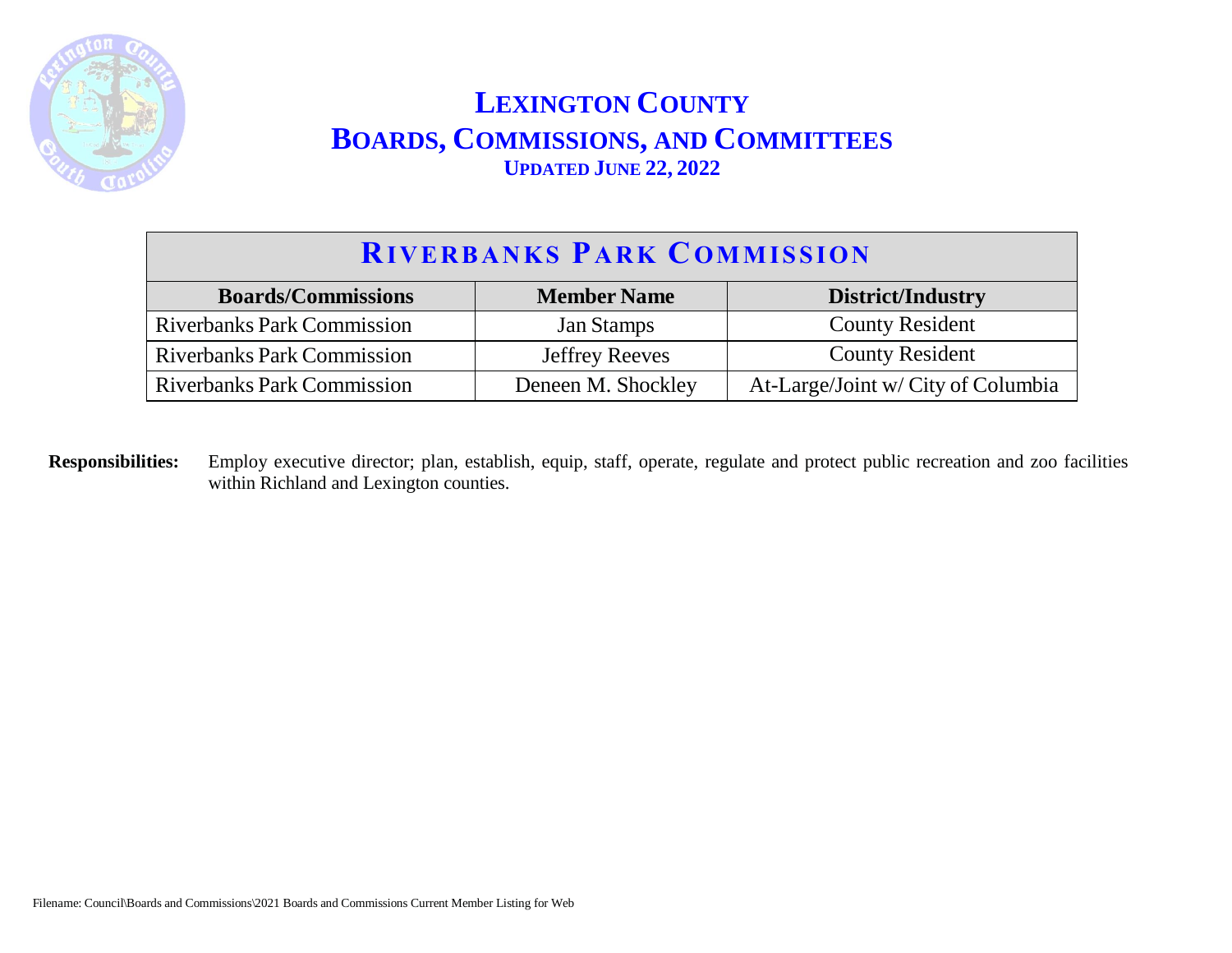

| <b>STORMWATER ADVISORY BOARD</b> |                         |                                 |
|----------------------------------|-------------------------|---------------------------------|
| <b>Boards/Commissions</b>        | <b>Member Name</b>      | <b>District/Industry</b>        |
| <b>Stormwater Advisory Board</b> | Daniel C. Lam           | Engineer                        |
| <b>Stormwater Advisory Board</b> | John T. Stephenson, III | Developer                       |
| <b>Stormwater Advisory Board</b> | Susan C. Atkins         | Contractor                      |
| <b>Stormwater Advisory Board</b> | Rebecca Ann Connelly    | <b>Environmental Steward</b>    |
| <b>Stormwater Advisory Board</b> | Debbie Dickinson        | <b>Environmental Steward</b>    |
| <b>Stormwater Advisory Board</b> | John Collum             | <b>Environmental Consultant</b> |
| <b>Stormwater Advisory Board</b> | Vacant                  | <b>Environmental Consultant</b> |
| <b>Stormwater Advisory Board</b> | Pearce L. Atkins, P.E.  | <b>Stormwater Professional</b>  |
| <b>Stormwater Advisory Board</b> | Frank W. Hahne, P.E.    | <b>Stormwater Professional</b>  |

**Responsibilities:** Hear and make recommendations to the Director of Public Works to matters relating to Stormwater appeals.